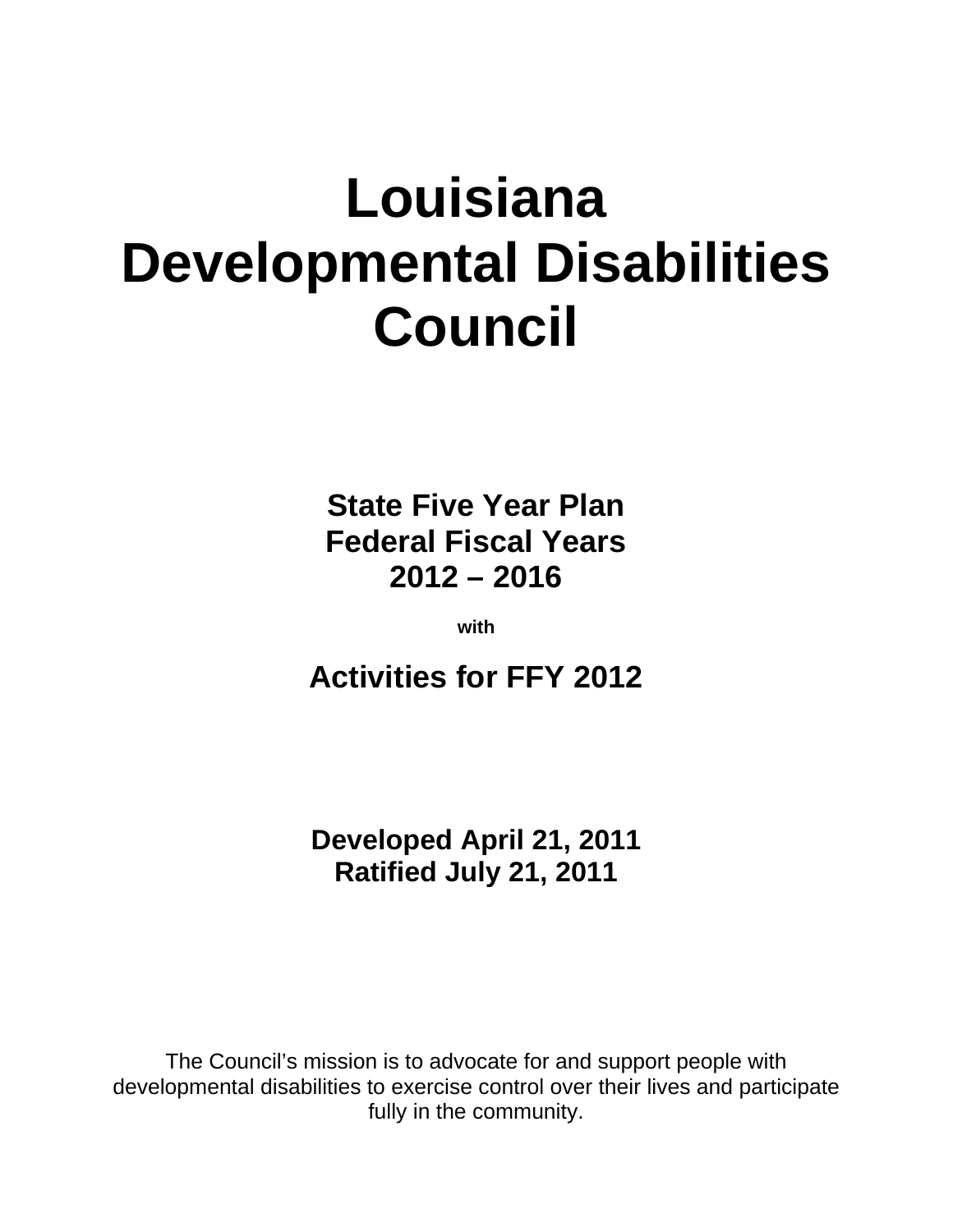## **QUALITY ASSURANCE**

- **Goal 1** 1,000 self-advocates and family members of persons with developmental disabilities will advocate for policies and practices that promote the selfdetermination, independence, productivity, integration and inclusion of people with developmental disabilities in all facets of community life.
	- **Objective 1.1** Louisiana's self-advocacy organization consisting of people with developmental disabilities will promote advocacy by guiding local chapters and provide leadership training to individuals with developmental disabilities.
		- **Activity 1.1.1** Provide financial support and technical assistance for the operation of People First of Louisiana. People First will develop a plan to become self-sustaining by 2016. **Approximate Cost: \$100,000 in FFY 2012**
	- **Objective 1.2** Individuals with developmental disabilities will participate on crossdisability and culturally diverse leadership coalitions.
		- **Activity 1.2.1** Provide information and technical assistance to People First of Louisiana board members and other leaders to participate on the Governor's Advisory Council on Disability Affairs (GACDA), Office for Citizens with Developmental Disabilities (OCDD) Regional Advisory Councils (RACs), and other identified coalitions.
	- **Objective 1.3** 75 to 100 individuals with developmental disabilities and parents of young children with developmental disabilities will develop skills in leadership development and systems change activities.
		- **Activity 1.3.1** Provide financial support and technical assistance for Partners in Policymaking. **Approximate Cost: \$80,000 in FFY 2012**
		- **Activity 1.3.2** Support up to two Council members' participation in Partners in Policymaking. **Approximate Cost: \$3,000 in FFY 2012**
	- **Objective 1.4** 375 people with developmental disabilities and their family members will advance their knowledge of home- and community- based supports and services and promote advocacy leadership through participation in conferences and other training events.
		- **Activity 1.4.1** Contract with Families Helping Families Regional Resource Centers (FHF) to financially support stipends for persons with developmental disabilities and their family members to participate in training, conferences, meetings, and events. **Approximate Cost: \$30,000 in FFY 2012**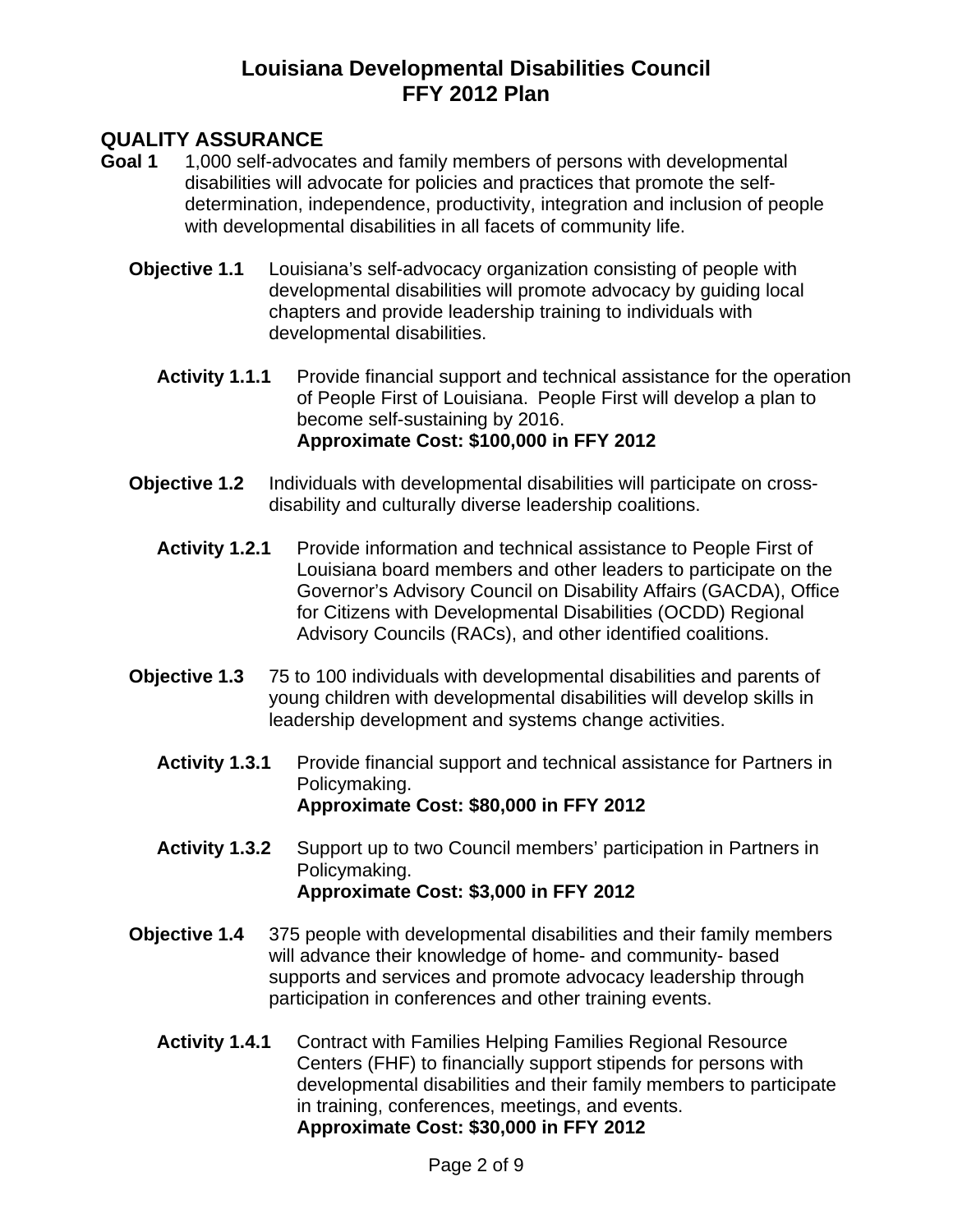- **Activity 1.4.2** Provide financial support for the continuation and expansion of a training program for people with developmental disabilities by individuals with developmental disabilities on advocacy, independence, self-determination, productivity, integration, and inclusion leadership topics. **Approximate Cost: \$8,000 in FFY 2012**
- **Objective 1.5** Members of the Council and its committees will be supported to serve as effective advocates for state and national systems change and receive staff and administrative support to effectively implement the Council's mission and goals.
	- **Activity 1.5.1** Support individuals with developmental disabilities and family members of individuals with developmental disabilities in participation in Council meetings and other functions.
	- **Activity 1.5.2** Support Council members' participation in training and educational opportunities. **Approximate Cost: \$3,000 in FFY 2012**
	- **Activity 1.5.3** Support the Council leadership's participation in national training, networking events and advocacy opportunities. **Approximate Cost: \$7,000 in FFY 2012**
- **Goal 2** Improve the quality of community-based supports and services for Louisianans with developmental disabilities.
	- **Objective 2.1** The quality of waiver services in Louisiana will improve through the development and implementation of a comprehensive home- and community-based services plan.
		- **Activity 2.1.1** Participate in the development of the plan mandated by Act 299 of 2011.
		- **Activity 2.1.2** Advocate for the use of the National Core Indicators to indicate the degree that Medicaid home- and community-based (HCBS) waiver services are responsive to individual needs.
	- **Objective 2.2** Direct Support Professionals **(**DSPs) serving Louisianans with developmental disabilities will receive competitive compensation.
		- **Activity 2.2.1** Advocate for
			- the starting DSP compensation level to be at or above the national average and
			- the dedication of a certain percentage of the HCBS rate to DSP costs (based on provider cost reports).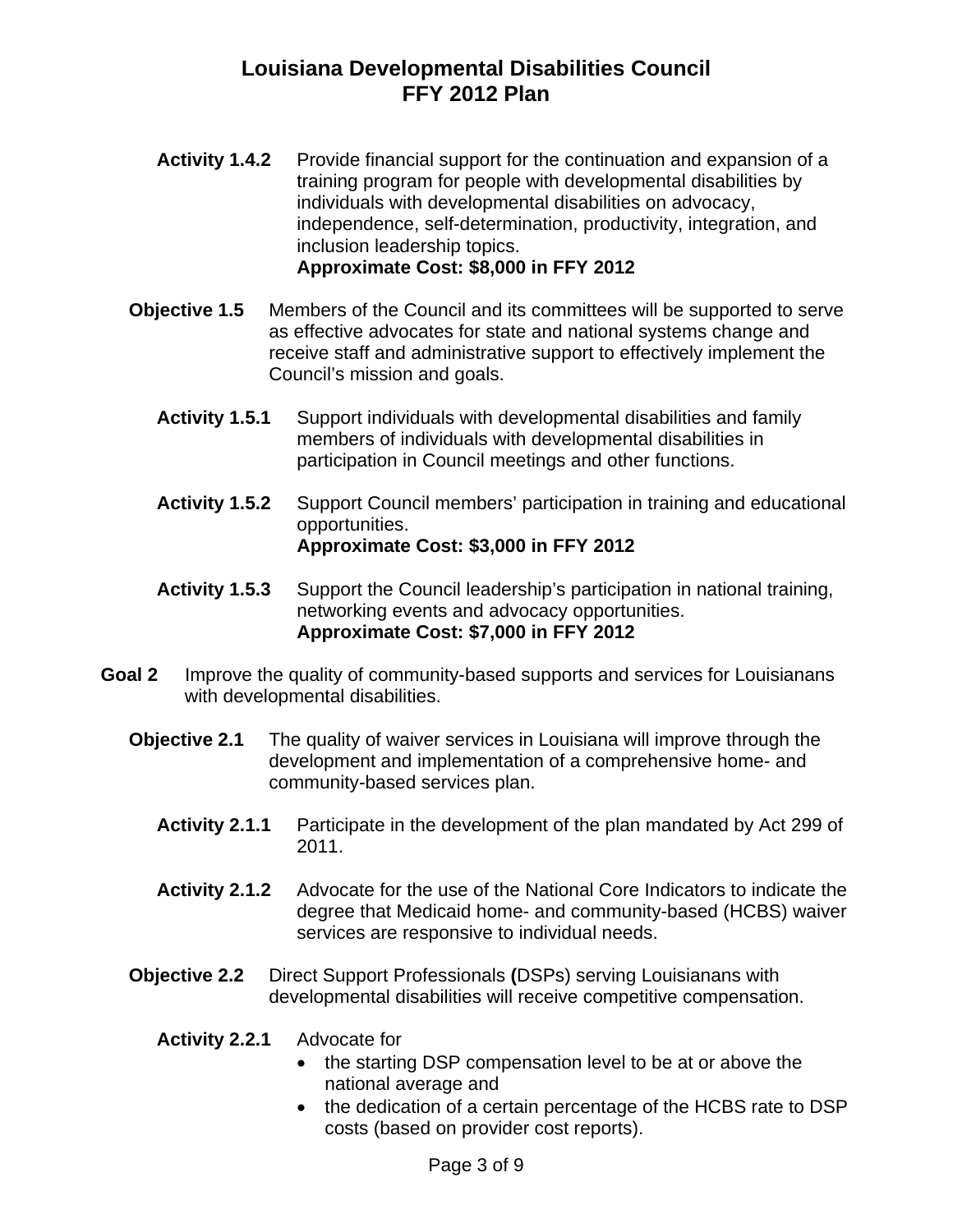**Objective 2.3** DSPs serving Louisianans with developmental disabilities will display a minimum skills set and have access to a graduated certification process with corresponding compensation increases.

#### **Activity 2.3.1** Advocate for

- the development of a (or use of existing) comprehensive and evidence-based training curriculum and certification for DSPs statewide and
- the implementation of graduated pay increases for DSPs to correspond with performance on a graduated certification process.

## **COMMUNITY SUPPORTS**

- **Goal 3** Changes to policies and practices in Louisiana's developmental disability system will result in adequate funding and availability of quality supports and services in the community and reduce reliance on public and private intermediate care facilities for people with developmental disabilities (ICFs/DD).
	- **Objective 3.1** 4,000 people on the waiting list will begin receiving home- and community-based services by educating stakeholders, policy makers and the public about the waiting list and needed systems reforms.
		- **Activity 3.1.1** Provide financial and other support for the grassroots advocacy organization Louisiana Citizens for Action Now (LaCAN). **Approximate Cost: \$125,000 in FFY 2012**
		- **Activity 3.1.2** Collaborate with other advocacy groups to plan and support Disability Rights Rallies. **Approximate Cost: \$5,000 in FFY 2012**
		- **Activity 3.1.3** Advocate for systems change initiatives, revenue generating strategies, policies and practices needed to expand supports and services.
	- **Objective 3.2** Admissions to developmental centers will cease by increasing access to behavioral and medical intervention in the community and the discontinuation of people adjudicated into developmental centers.
		- **Activity 3.2.1** Advocate in collaboration with the Advocacy Center
			- for additional short-term emergency placement for behavioral and medical stabilization,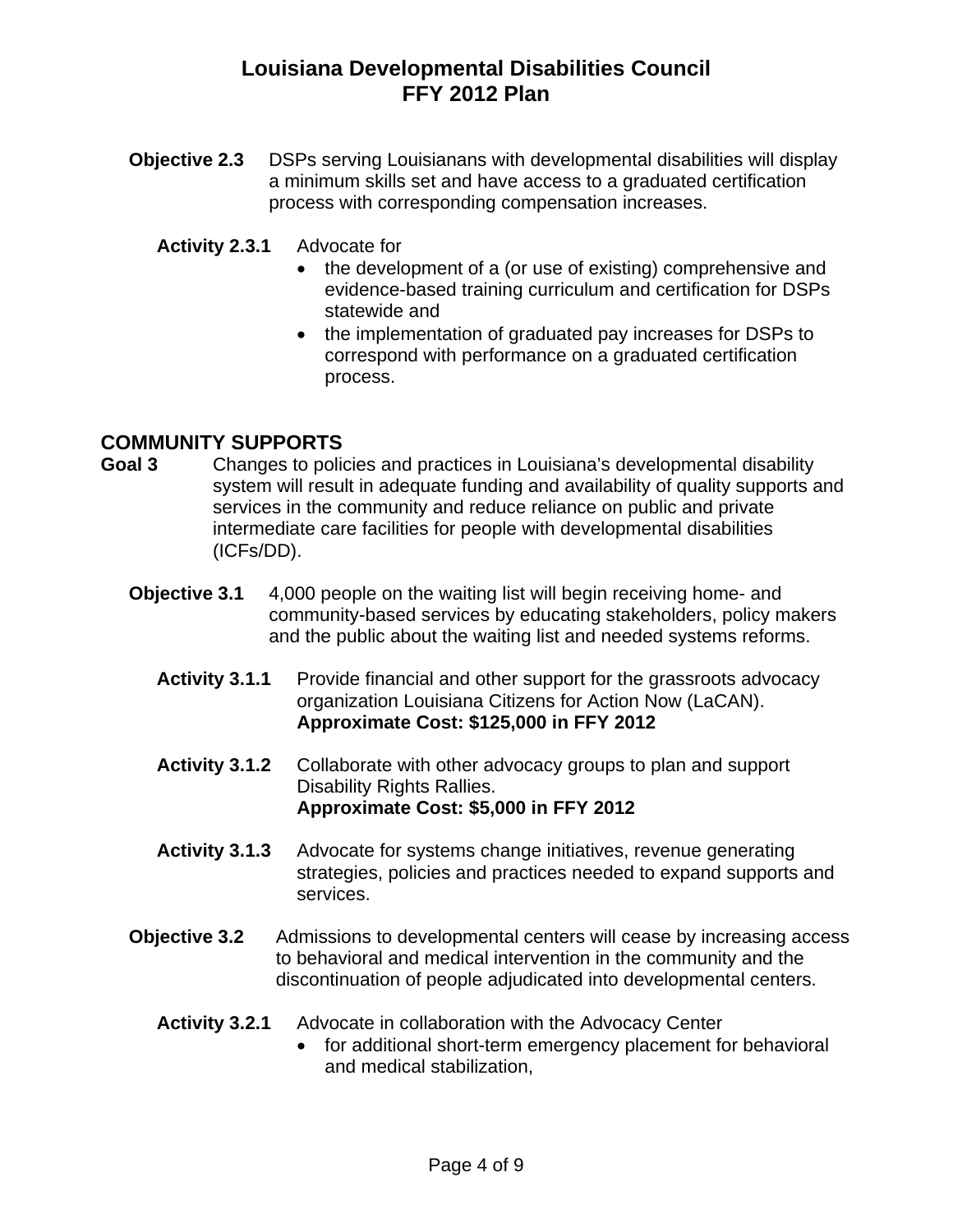- for increased capacity of the HCBS system to address the needs of individuals with behavioral and medical support needs and
- to educate juvenile court judges, the Louisiana Court Appointed Special Advocates Association, and others about alternatives to ordering people to developmental centers.
- **Objective 3.3** The number of people in private ICFs/DD per capita in Louisiana will decrease to reach the national average through the transition of people to home- and community-based services.
	- **Activity 3.3.1** Advocate for
		- changes to the rate structure of the Residential Options Waiver to encourage private ICF/DD providers to convert their beds so individuals can transition to waiver services,
		- a Money Follows the Person (MFP) policy to allow residents of private ICFs/DD to obtain waiver services and
		- the MFP grant program to target residents of private ICFs/DD.
- **Goal 4** Individuals with developmental disabilities and their families will obtain the information, training, and support they need.
	- **Objective 4.1** 75,000 individuals with developmental disabilities and their families will obtain information, training, and support.
		- **Activity 4.1.1** Provide funding (from state general funds) and technical assistance to nine Families Helping Families Regional Resource Centers across the state.
		- **Activity 4.1.2** Collaborate with Aging and Disability Resource Centers (ADRCs) to provide information to individuals with disabilities and their families.
- **Goal 5** The Community and Family Support System will continue to deliver flexible, individualized, and person-centered supports.
	- **Objective 5.1** 3,500 individuals with developmental disabilities will receive (Act 378 of 1989) state-funded supports.
		- **Activity 5.1.1** Oversee implementation of, and advocate for, the continuation of the Community and Family Support System Plan.

## **HEALTH**

**Goal 6** Policies and practices will result in adequate access to health care among Louisiana citizens with developmental disabilities.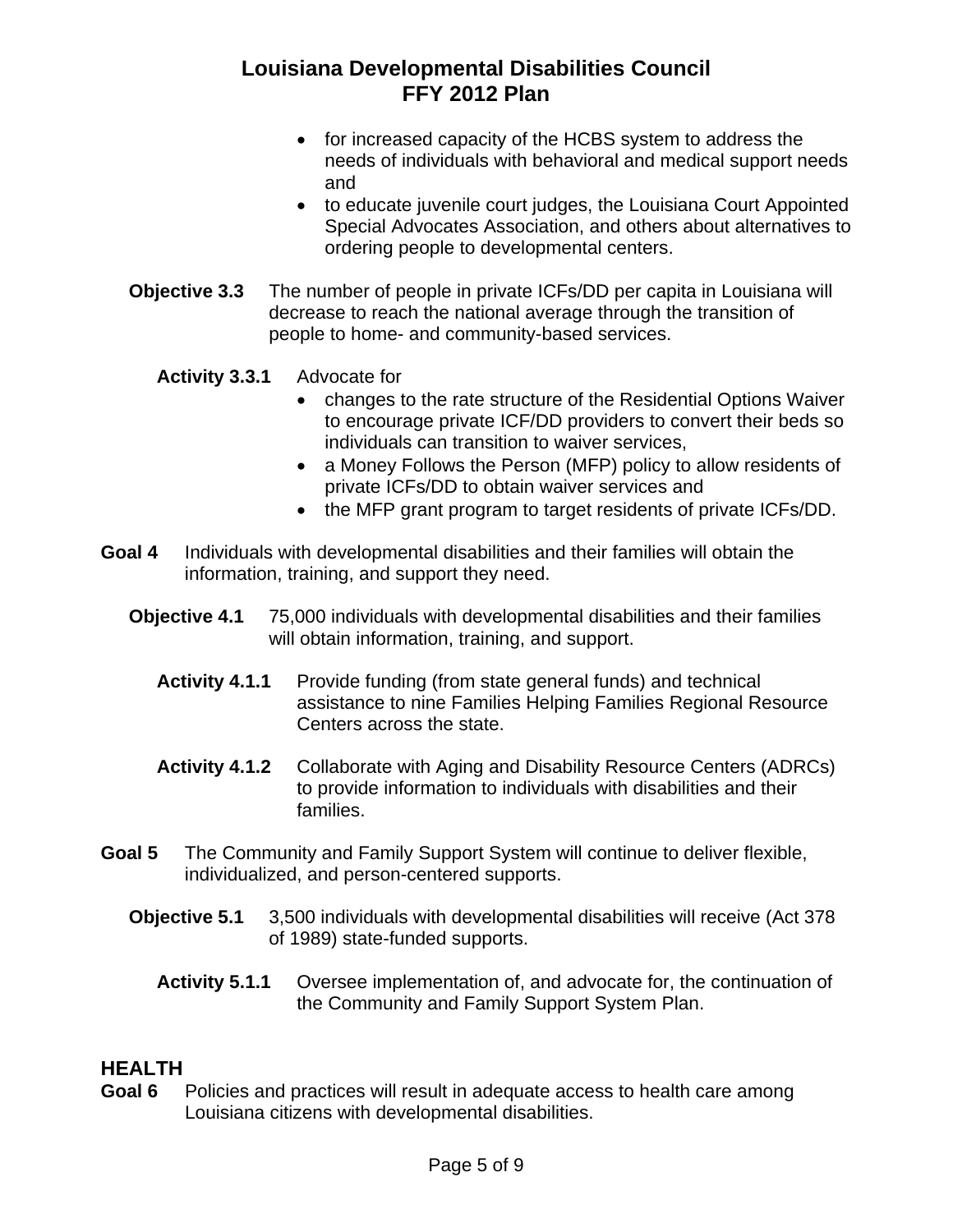- **Objective 6.1** Access to quality medical services for individuals with developmental disabilities will increase.
	- **Activity 6.1.1** Advocate for Coordinated Care Network (CCN) policies to ensure people with developmental disabilities have access to adequate health care services.
- **Objective 6.2** Families will have access to information regarding Medicaid providers.
	- **Activity 6.2.1** Disseminate Medicaid's web-based listing of providers searchable by region through a variety of methods (i.e. Council's website and Facebook page, FHF, etc.).
- **Objective 6.3** Louisiana recipients of waiver services aged 22 and older will have access to dental services.
	- **Activity 6.3.1** Advocate for the New Opportunities Waiver and Supports Waiver to be amended to include dental services.

#### **EDUCATION**

- **Goal 7** Changes in policies and practices will result in inclusive, evidence-based, and safe educational settings for students with developmental disabilities.
	- **Objective 7.1** 1,000 people will become active in systems advocacy for increased access to inclusive education opportunities among students with developmental disabilities in all publicly funded schools through the support of a statewide family-driven special education grassroots advocacy organization.
		- **Activity 7.1.1** Provide financial and other support to Louisiana Together Educating All Children (LaTEACH) for the promotion of appropriate, inclusive education for all students. **Approximate Cost: \$110,000 in FFY 2012**
		- **Activity 7.1.2** The Council will be represented on a variety of education policymaking/advisory bodies.
	- **Objective 7.2** Changes in policies and practices will result in competitive employment in integrated settings as the first and desired outcome for youth and young adults with developmental disabilities.
		- **Activity 7.2.1** Participate in the development and implementation (if awarded) of the Partnerships in Employment Systems Change grant with the LSU-HSC Human Development Center and other collaborators.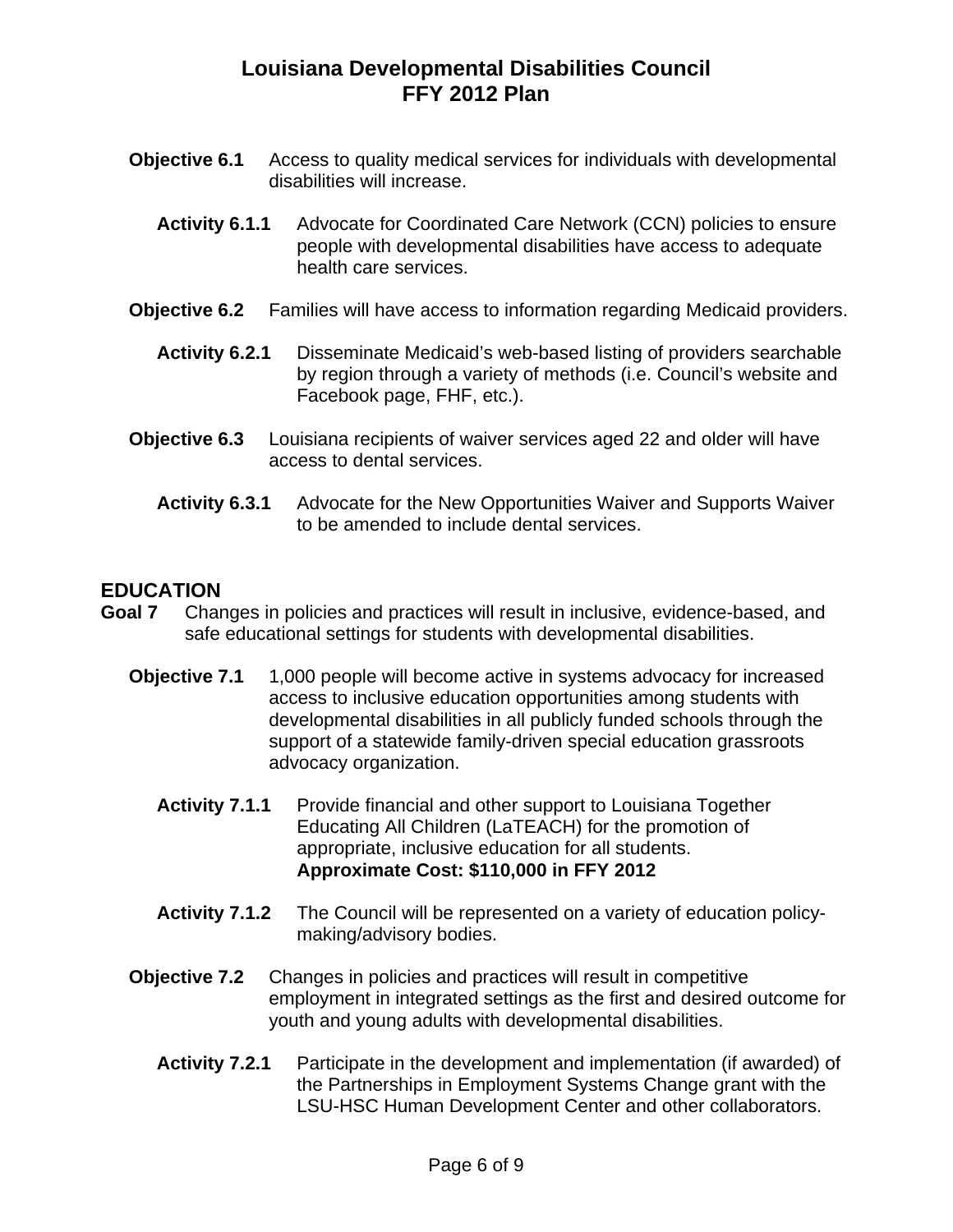- **Objective 7.3** There will be an increase in the number of charter schools, early education programs, and other publically funded education facilities that approximate the percentage of students statewide served with developmental disabilities across all LEAs.
	- **Activity 7.3.1** Advocate for improved oversight and monitoring of admissions and service delivery to students with disabilities in Charter Schools, early education programs, and other publicly funded education facilities in collaboration with the Advocacy Center.
- **Objective 7.4** Students will be protected from discipline practices that cause harm and/or violate their rights.
	- **Activity 7.4.1** Educate legislators, policy makers and the general public about harmful practices (e.g., restraint and seclusion, corporal punishment, unnecessary use of law enforcement, etc.) and alternative positive evidence based options (e.g., positive behavior practices, etc.) and advocate for policies and practices that promote the safe and effective practices in collaboration with the Advocacy Center.
- **Goal 8** EarlySteps will return to a transdisciplinary service delivery system.
	- **Objective 8.1** Children participating in EarlySteps will demonstrate improved developmental outcomes.
		- **Activity 8.1.1** Advocate for a system of supports and services through EarlySteps that promote improved developmental outcomes for participating children.

#### **EMPLOYMENT**

- **Goal 9** Changes in public policy and practice will result in an increase of 1,000 people with developmental disabilities in integrated individualized employment.
	- **Objective 9.1** Louisiana will develop and implement an Employment First plan.

**Activity 9.1.1** Advocate for

- policies that incentivize services for individualized integrated, competitive employment and dis-incentivize segregated, sheltered day habilitation services,
- sheltered workshops to transition people into individualized, competitive, paid employment and discontinue admissions into segregated day programs,
- collaborative policy making and practices across state agencies that promote students being supported in and transitioning into competitive paid employment,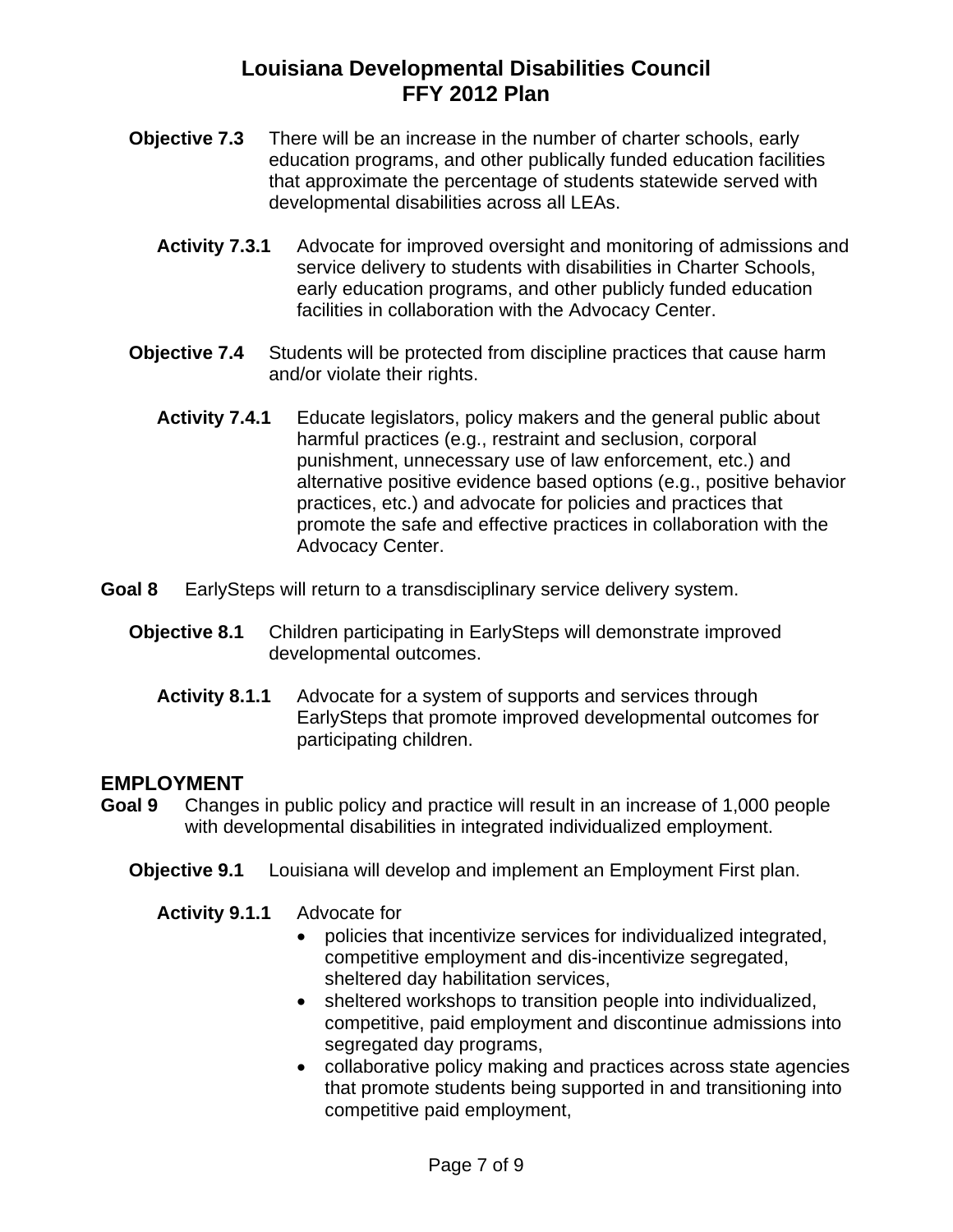- implementation of ongoing multiagency employment data collection, management and analysis.
- **Activity 9.1.2** Participate in the development and implementation (if awarded) of the Partnerships in Employment Systems Change grant with the LSU-HSC Human Development Center and other collaborators to enhance statewide collaborations that will facilitate the transition process from secondary and post-secondary school, or other prevocational training settings, to competitive employment in integrated settings.
- **Activity 9.1.3** Support family members and other advocates to serve on the Louisiana work team in developing an Employment First agenda and implementation plan including participation in national conferences (Alliance for Full Participation) and state level meetings. **Approximate Cost: \$8,000 in FFY 2012**
- **Objective 9.2** The capacity of the employment provider system will improve through evidence-based practice in collaboration with the LSU-HSC Human Development Center.
	- **Activity 9.2.1** Provide financial support to the Human Development Center to disseminate a curriculum and provide training to agencies on recommended practices for supporting people with disabilities in employment **Approximate Cost: \$72,000 in FFY 2012**
	- **Activity 9.2.2** Advocate for the development of a collaborative cross-agency infrastructure supporting the use of consistent definitions and practice, standardized training curriculum and technical assistance for employment providers.
- **Objective 9.3** The Louisiana Vocational Rehabilitation (VR) program's federal draw down will increase.
	- **Activity 9.3.1** Advocate for Louisiana to draw down the entire VR grant award and serve individuals with the most severe disabilities.
- **Objective 9.4** Family members and others will be knowledgeable about options for integrated, competitive employment in collaboration with the Advocacy Center and the LSU-HSC Human Development Center.
	- **Activity 9.4.1** Provide financial support to conduct a media campaign to educate employers, individuals with disabilities, family members, and provider agencies about the benefits of having people with